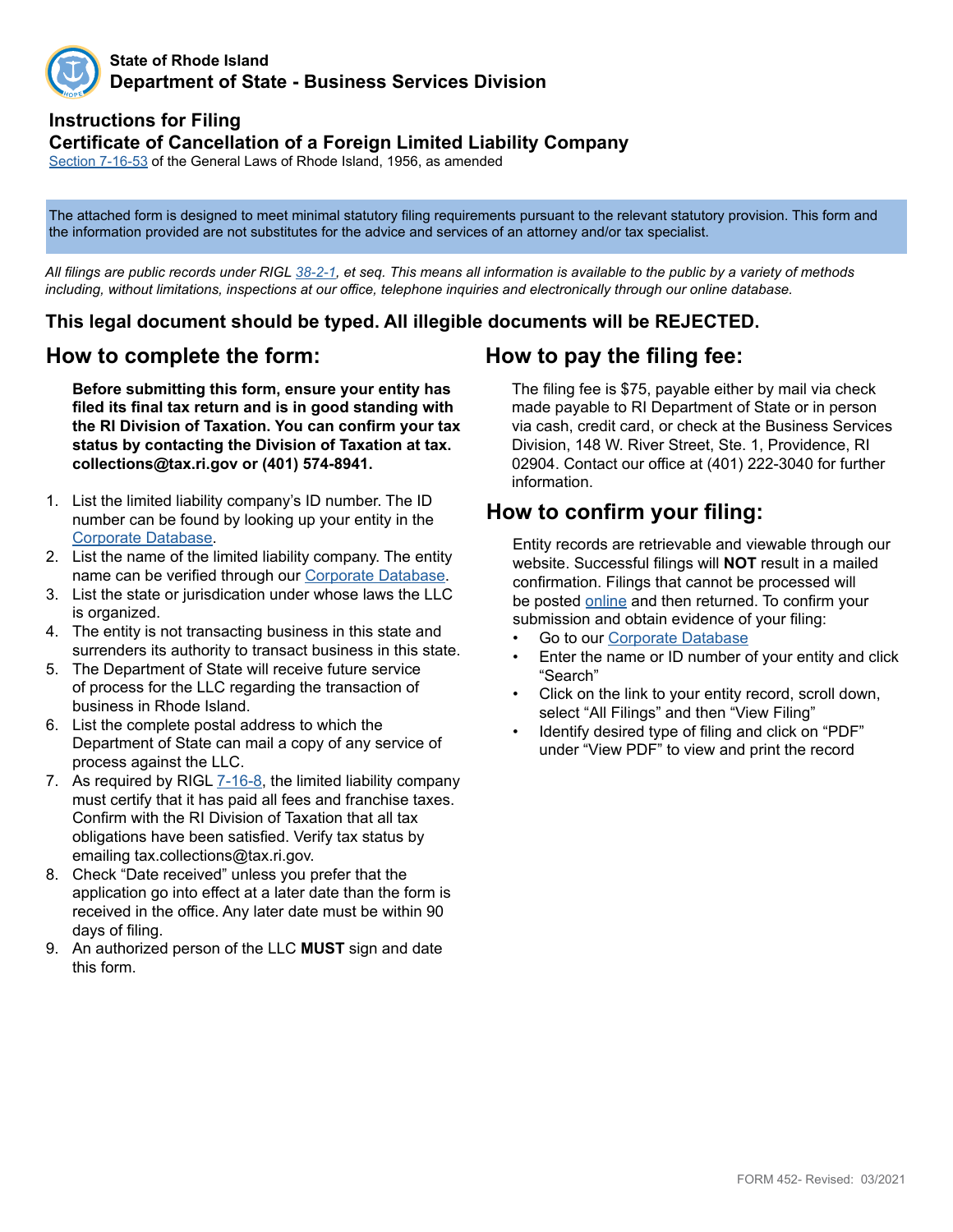

# **Certificate of Cancellation**

FOREIGN Limited Liability Company

 $\rightarrow$  Filing Fee: \$75.00

Pursuant to the provisions of RIGL  $7-16-53$ , the undersigned foreign limited liability company hereby cancels its registration to transact business in the State of Rhode Island, and for that purpose submits the following statement:

| 1. Entity ID Number:                                                                                                                                                                                                                                                                                                                                             | 2. The name of the limited liability company is: |      |  |
|------------------------------------------------------------------------------------------------------------------------------------------------------------------------------------------------------------------------------------------------------------------------------------------------------------------------------------------------------------------|--------------------------------------------------|------|--|
| 3. It is organized under the laws of:                                                                                                                                                                                                                                                                                                                            |                                                  |      |  |
| 4. The entity is not transacting business in this state and surrenders its authority to transact business in this state.                                                                                                                                                                                                                                         |                                                  |      |  |
| 5. It revokes the authority of its agent, to accept service of process and consents that service of process in any action, suit<br>or proceeding arising out of the transaction of business in the state of Rhode Island, may thereafter be made on the limited<br>liability company by service thereof on the Department of State of the State of Rhode Island. |                                                  |      |  |
| 6. The post office address to which the Department of State may mail a copy of any process against the limited liability<br>company that may be served on him or her is:                                                                                                                                                                                         |                                                  |      |  |
| 7. The limited liability company certifies that it has no outstanding tax obligations. As required by RIGL 7-16-8, the limited<br>liability has paid all fees and taxes. [Note: tax status can be verified by emailing tax.collections@tax.ri.gov.]                                                                                                              |                                                  |      |  |
| 8. Date when the Cancellation will be effective: CHECK ONE BOX ONLY                                                                                                                                                                                                                                                                                              |                                                  |      |  |
| Date received (Upon filing)                                                                                                                                                                                                                                                                                                                                      |                                                  |      |  |
| Later effective date (Date must be no more than 90 days from the date of filing)                                                                                                                                                                                                                                                                                 |                                                  |      |  |
| Under penalty of perjury, I declare and affirm that I have examined this Certificate of Cancellation of Registration and that<br>all statements contained herein are true and correct.                                                                                                                                                                           |                                                  |      |  |
| Type or Print Name of Authorized Person                                                                                                                                                                                                                                                                                                                          |                                                  | Date |  |
| Signature of Authorized Person                                                                                                                                                                                                                                                                                                                                   |                                                  |      |  |

**MAIL TO: Division of Business Services** 148 W. River Street, Providence, Rhode Island 02904-2615 **Phone:** (401) 222-3040 **Website:** www.sos.ri.gov